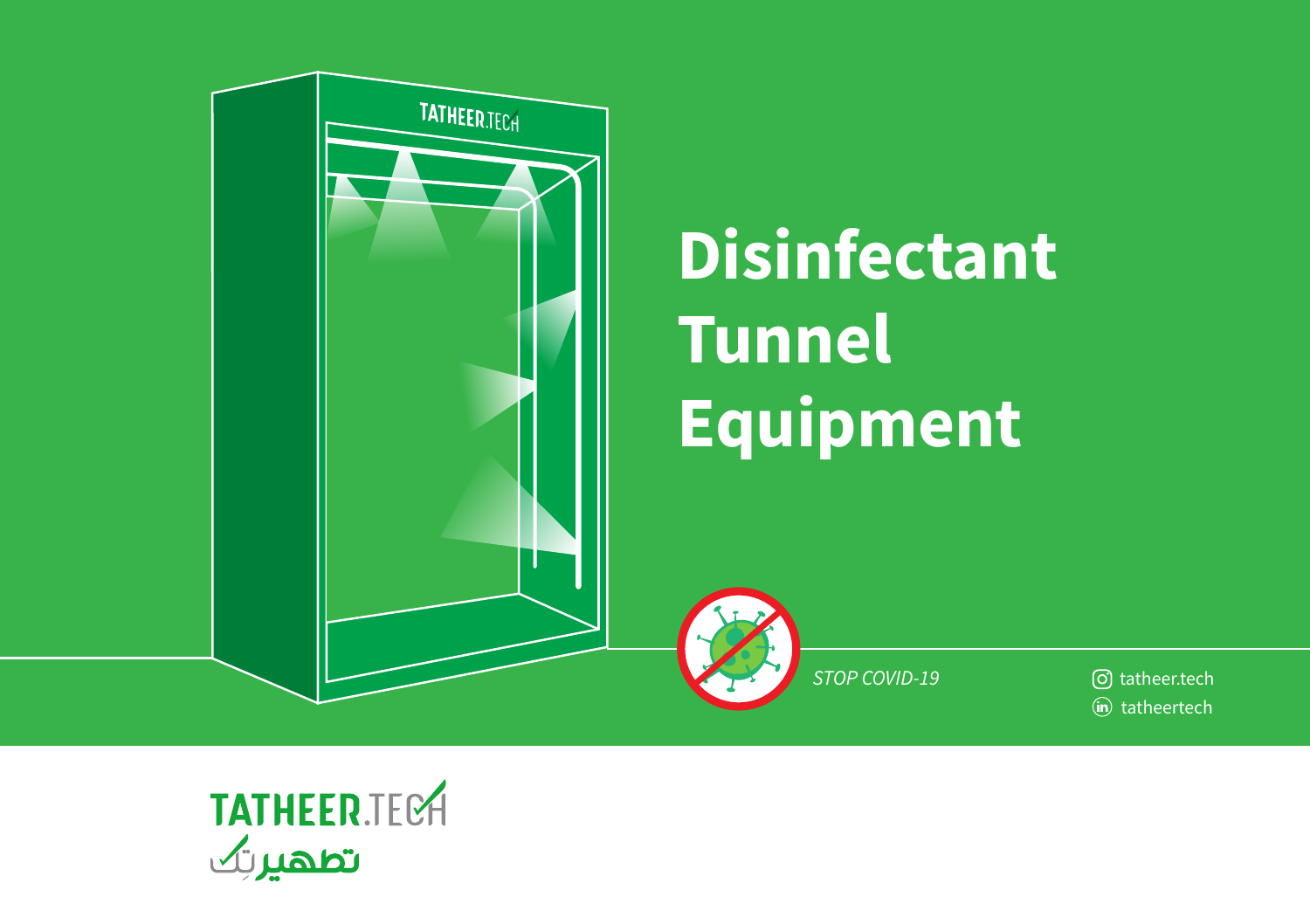# **Description**

The Smart Disinfection and Sanitation Tunnel is designed to provide maximum protection to people passing through the tunnel in seconds, which can help the community to fight against the COVID-19.

This disinfection and sanitation tunnel is prepared in order to sanitize people within 15 seconds from any possible virus. bacteria, mold, fungi and spores around the human body. It can be installed at the entrance of shopping malls, supermarkets, public offices, workshops, factories, pharmacies, schools, airports, hospitals, ports, stations and other public places.

Sanitary and decontamination Tunnels and Gates represent a safe protection and entry for everyone, in particular for those who work in close contact with groups and are therefore at higher risk.

 $\#COVID-19$ #disinfection



#### **TATHFFD TFRA**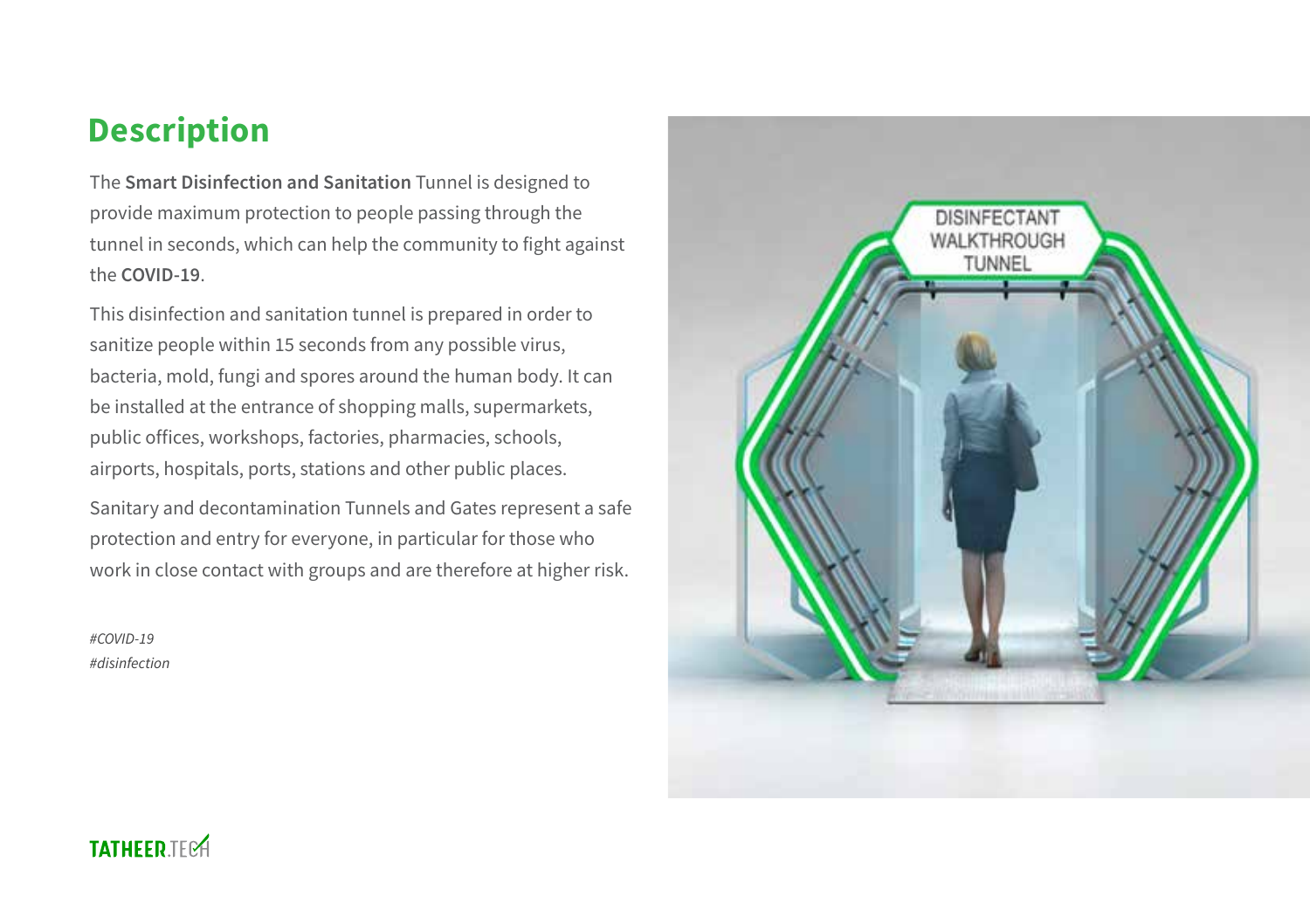## **Features**

- Specially manufactured and approved disinfectant is atomized around the human body, while the person moves through the tunnel, without wetting the person
- The atomizers are placed carefully in a manner to superficially cover the person with disinfectant
- . This superficial layer of mist will neutralize any SARS-CoV-2 virus stuck to the body and killing 99.99% of viruses, bacteria, mold, fungi, and spores
- · Fast assembly, foundation-free and Portable
- Space saving as they are retractable and suitable for permanent or temporary installation

We also have fully customizable tunnels based on clients' requirements, for those who are looking for more options or industrial versions. Our design team will work with you to help you choose the perfect size and accessories to suite your needs.

# **Benefits**

- . Ability to disperse all parts of the body from head to toe in the form of spraying while the person moves through the tunnel
- Ability to install in public entrances with large crowds
- . High speed misting and high discharge flow at the same time optimal use of disinfectants
- . 100% safe for humans even kids, it does not have any chemicals or toxic content
- Tunnels can be linked together or linked to existing structures or buildings

#### **TATHEER TEGA**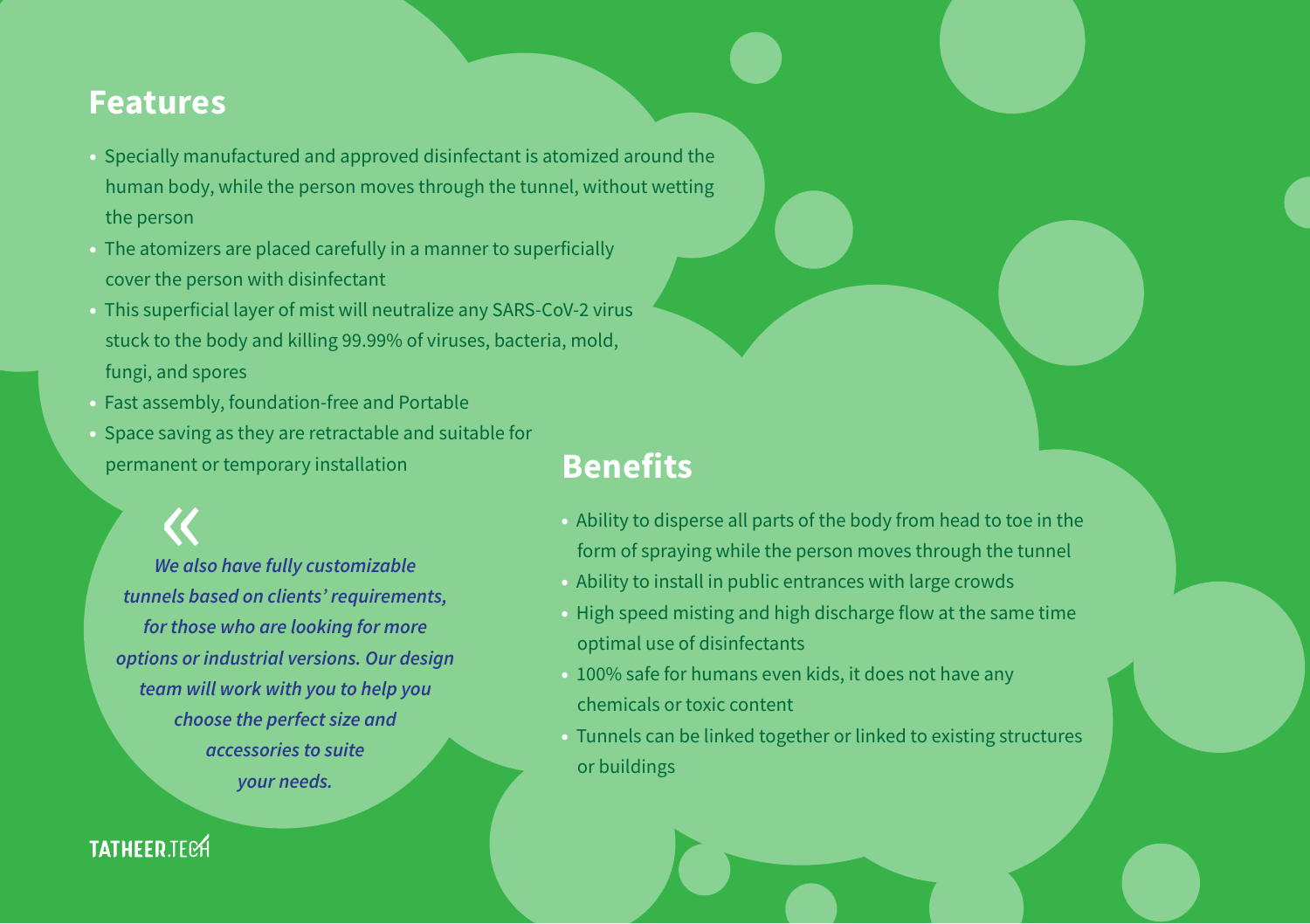# **Tools application**

The tunnel creates an obligatory passage and is equipped with internal atomizing nozzles that saturate the environment but preventing dispersions. The nebulization system is connected to a control system capable of automatically mixing the sanitizing product at percentages indicated by the manufacturer. Access to the tunnel could be regulated by a traffic light with motion detection. By placing a barrier floor inside the Sanitary Gate, it is possible to sanitize the surface in contact with the ground.



TATHEER.TECH

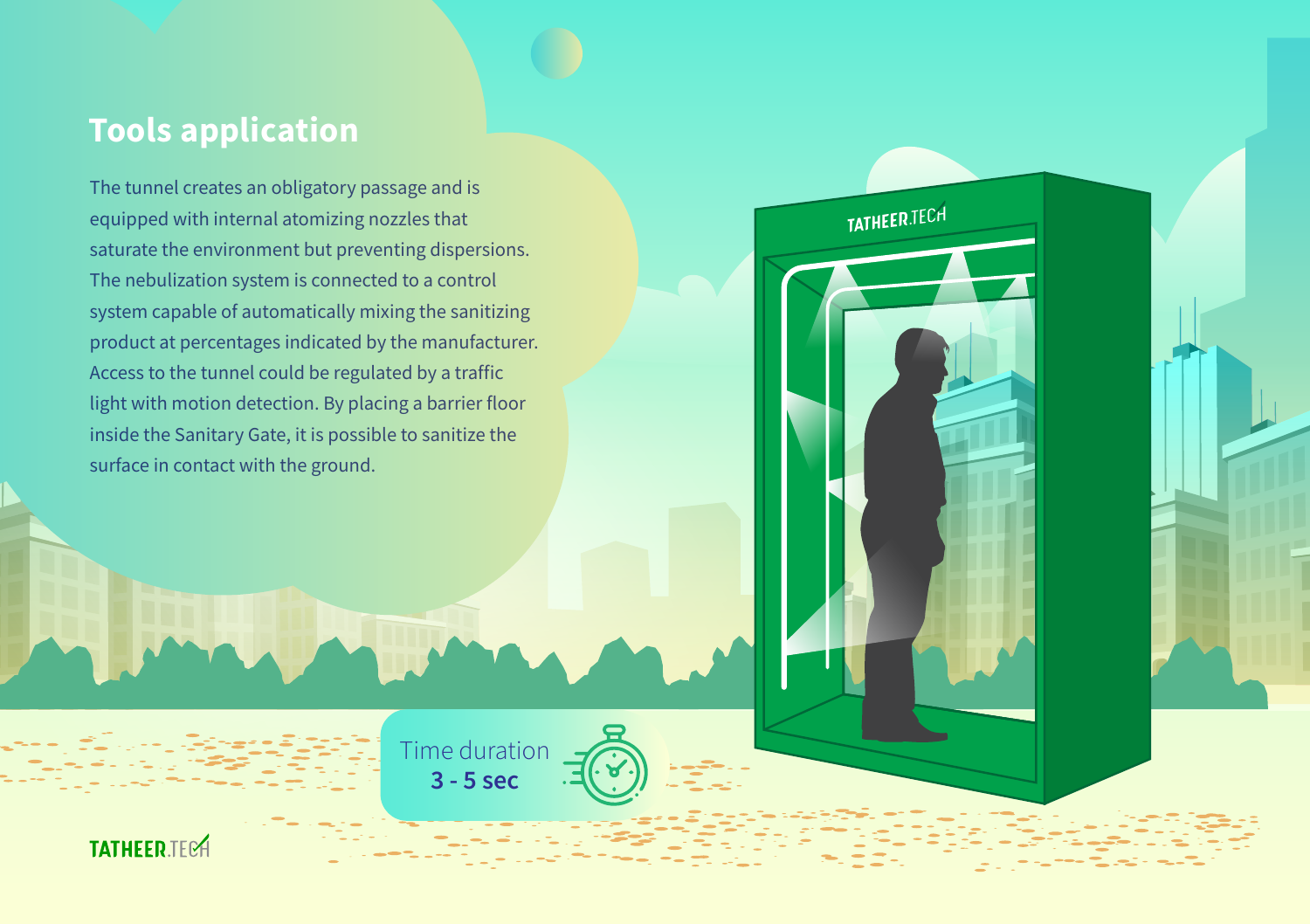# **TATHEER.TECH Economy**

#### **Eco-01**

- Dimensions: 1000\*500\*2100 mm
- 7 nozzles
- 20 liters or 100 Litter 3-layer poly ethylene container
- Automatic activation sensors
- Spraying duration control
- Liquid level indicator for 100 Liters container

#### **Eco-02**

- · Dimensions: 1000x1500x2100 mm
- 8 nozzles
- Automatic activation sensors
- Spraying duration control
- Hi Power pump
- Liquid floor vacuum pump
- 20-100 liters 3-layer poly ethylene container
- Low liquid indicator
- Automatic power panel
- · Shoes sanitizers
- Poly carbonated body
- Artificial grass mat
- LED light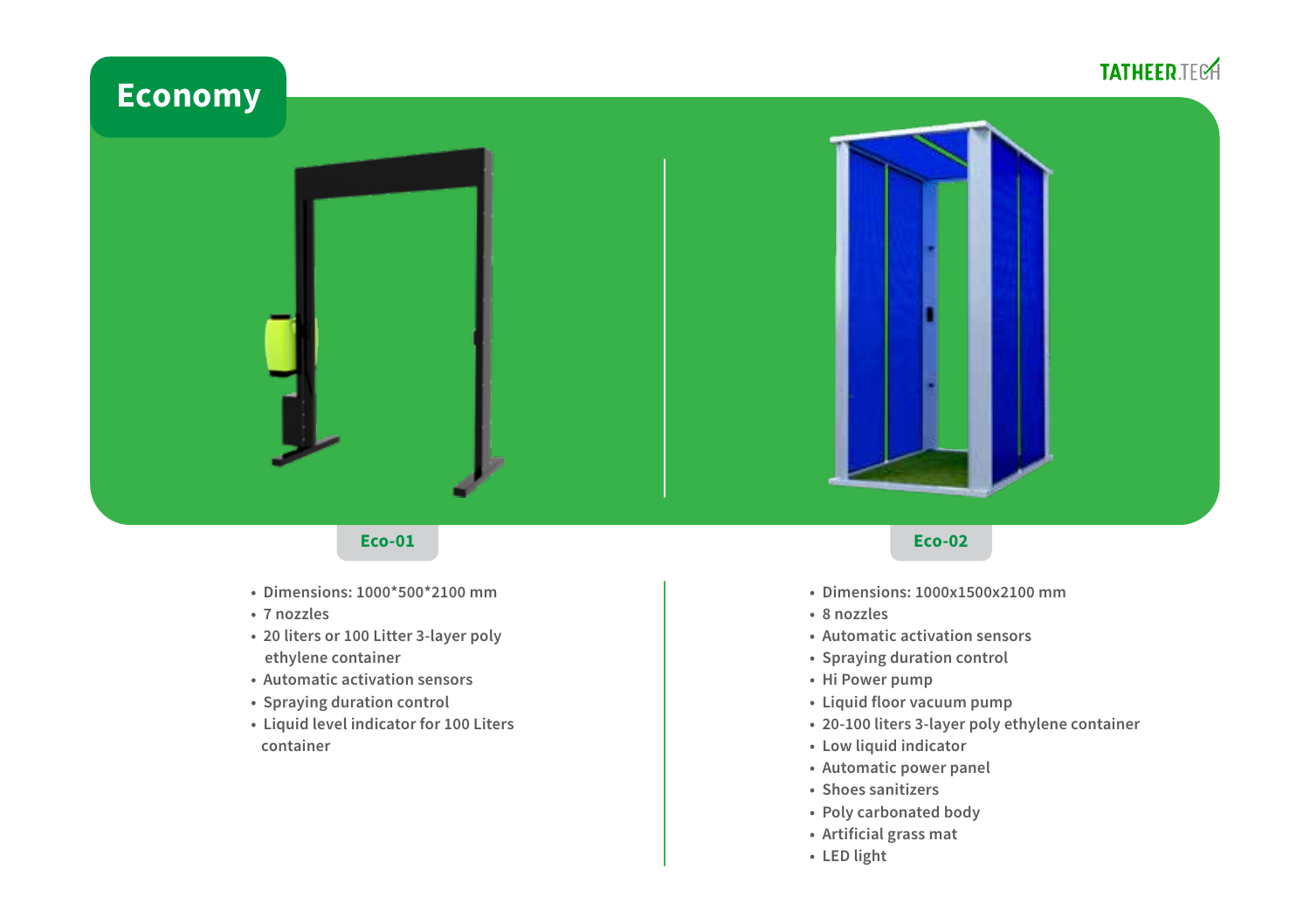#### **TATHEER.TECH**

# **Middle Range**





- · Dimensions: 1000x1500x2100 mm
- 16 nozzles
- Automatic activation sensors
- Spraying duration control
- Hi Power pump
- Liquid floor vacuum pump
- 100 liters 3-layer poly ethylene container
- Low liquid indicator
- Automatic power panel
- Hand & shoes sanitizers
- 2-layer ACM wall cladding
- Artificial grass mat
- LED light

#### **Mid-02**

- Dimensions: 2000x2000x2100 mm
- Tempered glass carbonated body
- Steel structure
- Up to 12 nozzles based on dimension
- Automatic activation sensors
- Spraying duration control
- Hi Power pump
- Liquid floor vacuum pump
- 20/100 litre 3-layer poly ethylene container
- Low liquid indicator (on 100 liter option)
- Automatic power panel
- Artificial grass mat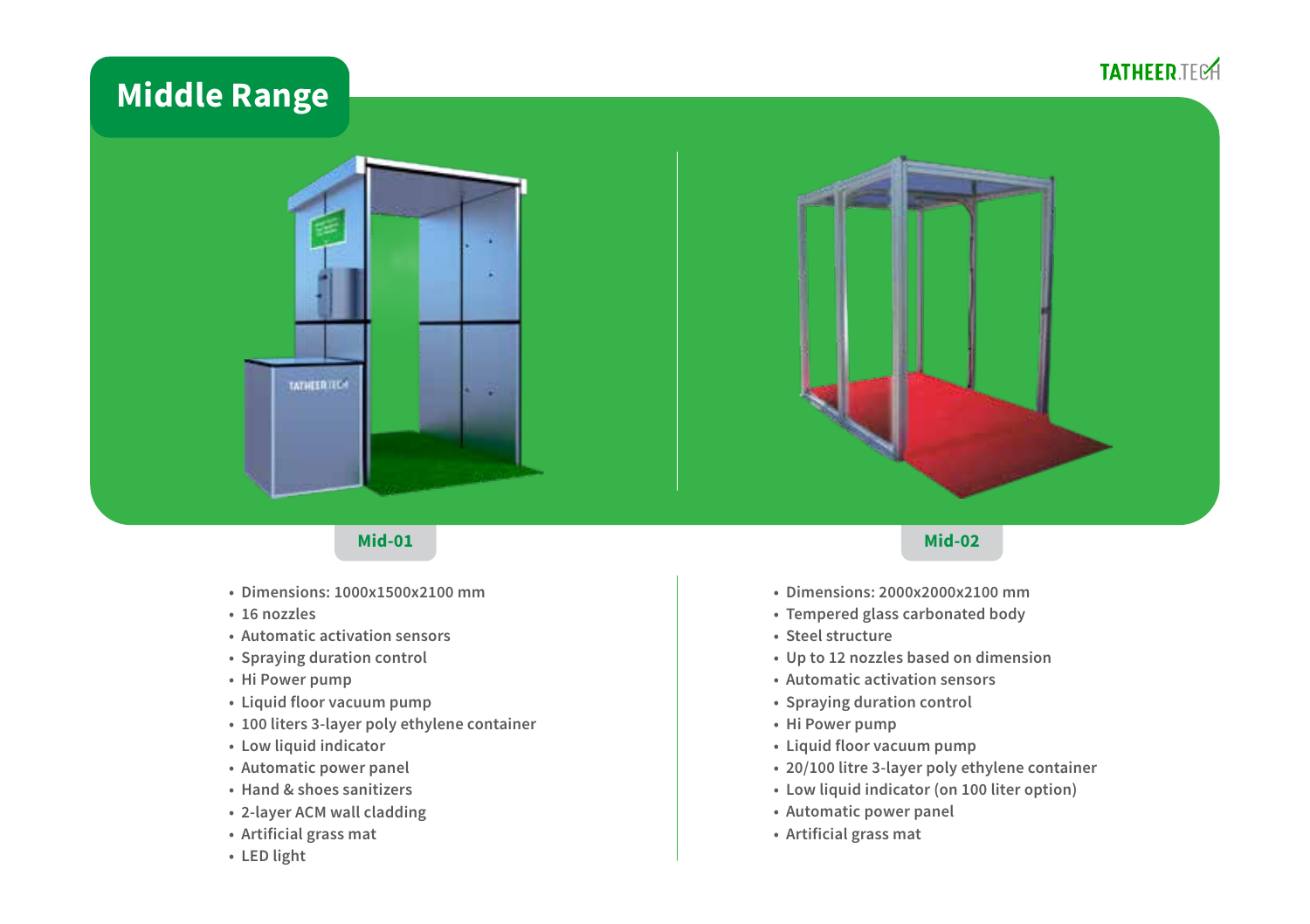### **TATHEER.TECH**

# **Luxury**

**LUXURY - UV & Spray** Disinfection duration: UV 1.5 seconds, fluid 5 seconds



#### Lux - UV & Spray

- 1000\*2000\*2100 mm
- 2-layer ACM wall cladding
- $\cdot$  10 nozzles
- \* 30 W UV lamp
- 100 liters 3-layer poly ethylene container
- Automatic activation sensors
- Spraying duration control
- Hi Power pump
- Liquid floor discharge system
- Liquid level indicator
- Automatic power panel
- Hand & shoes sanitizers
- 2-layer ACM wall cladding
- Artificial grass mat
- LED light

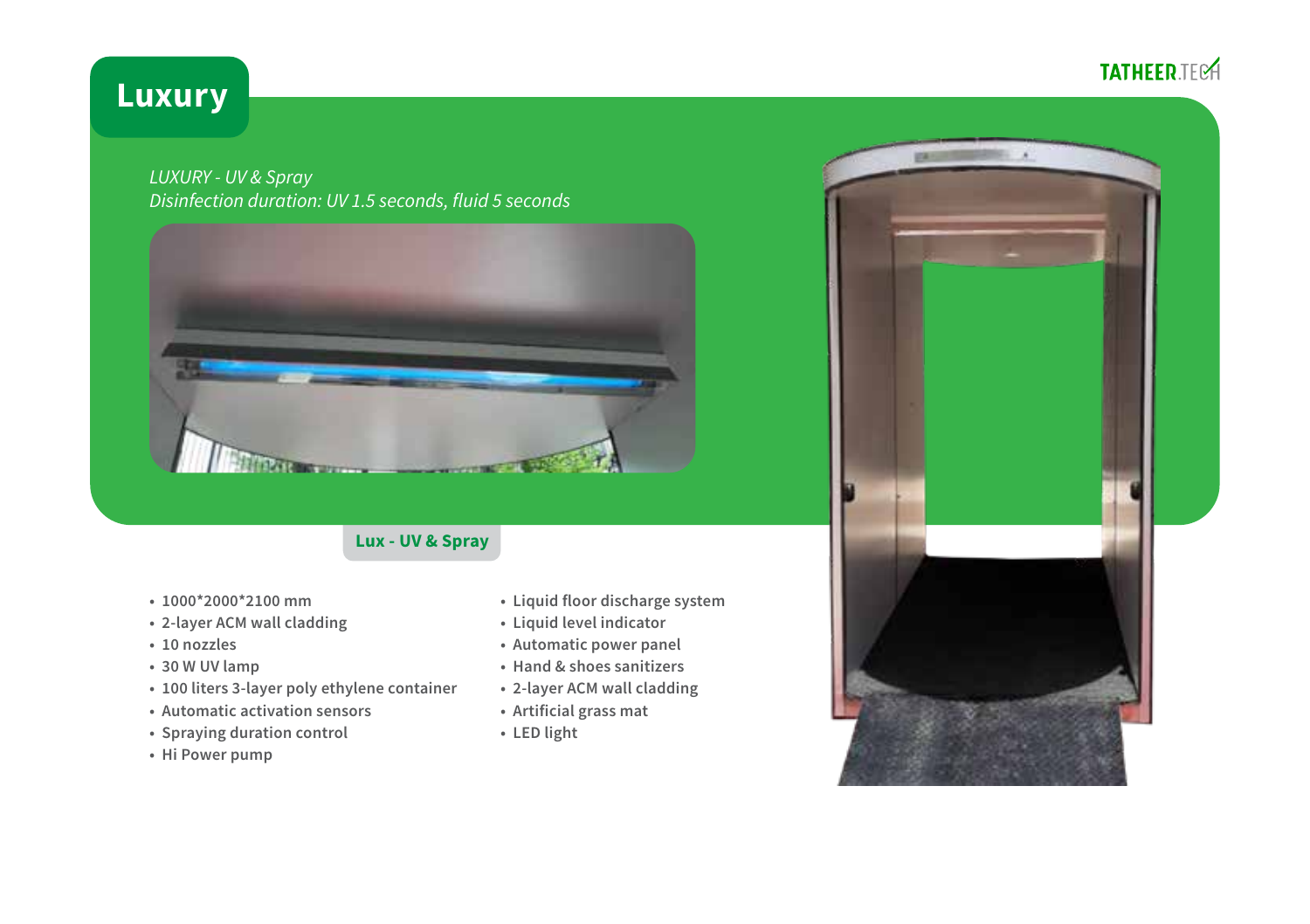# **Pedal Sanitizer**

Our hands-free sanitizer stand is Ideal solution for high-traffic areas such as shops, hospitals, lobbies, restaurants, residential buildings, hotels, schools, offices etc.

- Portable freestanding design
- Easy to operate with any size of dispenser
- Adjustable Bottle
- It can hold containers of various shapes, sizes and dimensions

#### **Key Feature**

- Zero Cross Contamination
- No assembling required
- · Sleek & Ergonomic Design
- 500Ml Bottle Included
- No Maintenance
- 100% mechanical
- Eco friendly

#### **Specification**

- · Material: 100% Steel Structure
- Height: 1200 mm | Width: 600 mm | Weight: 30 Kg



**TATHEER TEGA**